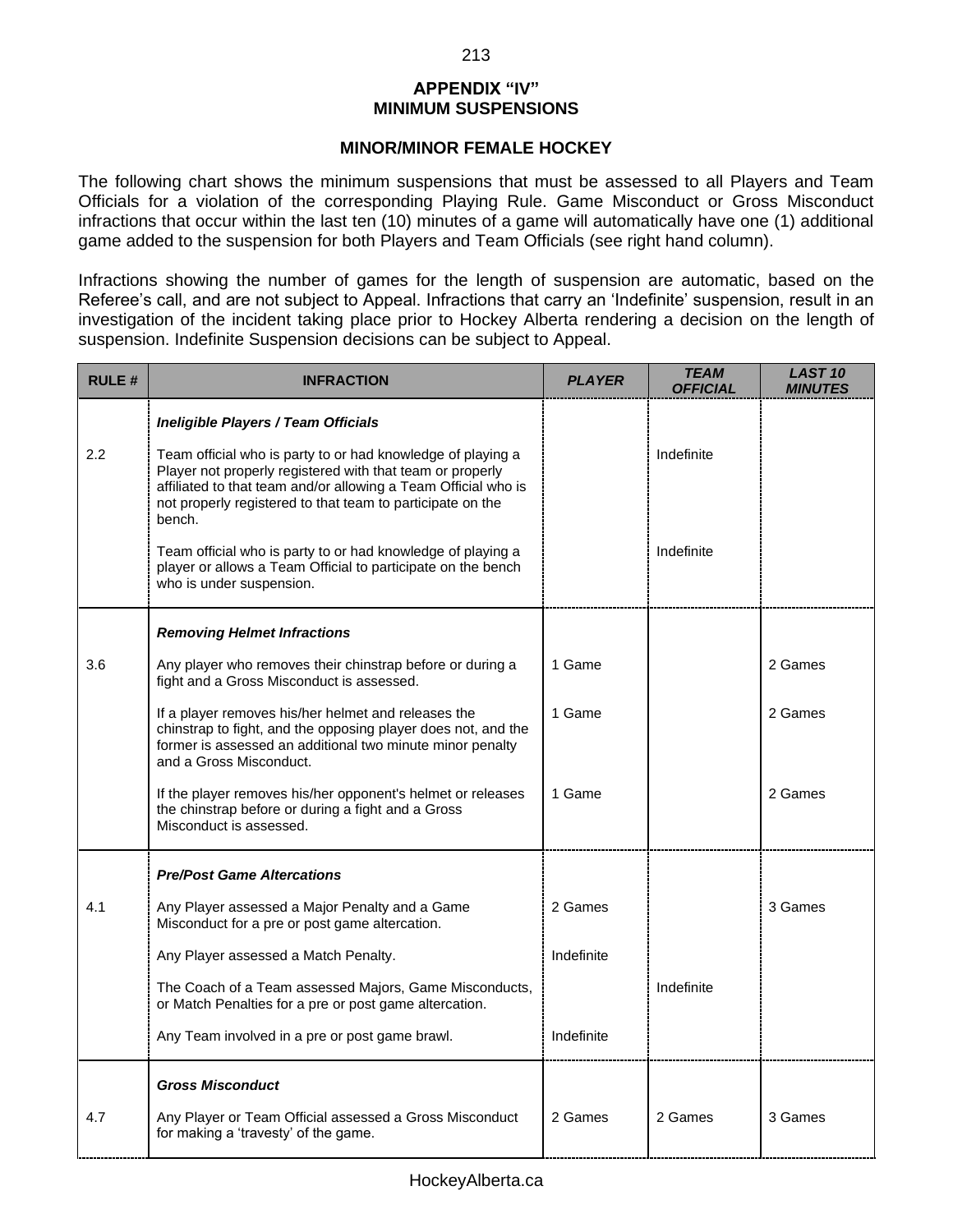| <b>RULE#</b> | <b>INFRACTION</b>                                                                                      | <b>PLAYER</b> | <b>TEAM</b><br><b>OFFICIAL</b> | <b>LAST 10</b><br><b>MINUTES</b> |
|--------------|--------------------------------------------------------------------------------------------------------|---------------|--------------------------------|----------------------------------|
| 6.1          | <b>Attempt to Injure (Match)</b>                                                                       |               |                                |                                  |
|              | Deliberate Injury                                                                                      | Indefinite    |                                |                                  |
|              | <b>Head Butting</b>                                                                                    | 2 Games       |                                |                                  |
|              | Kicking                                                                                                | 3 Games       |                                |                                  |
|              | Hair Pulling / Grabbing Equipment                                                                      | 3 Games       |                                |                                  |
|              | Using Facial Protector as a Weapon                                                                     | 3 Games       |                                |                                  |
|              | Kneeing                                                                                                | 3 Games       |                                |                                  |
|              | Use of Blocker                                                                                         | 3 Games       |                                |                                  |
|              | <b>Boarding and Body Checking</b>                                                                      |               |                                |                                  |
| 6.2          | Boarding or Body Checking where a five (5) minute major<br>penalty plus a Game Misconduct is assessed. | 1 Game        |                                | 2 Games                          |
|              | Boarding or Body Checking when a Match penalty<br>is assessed.                                         | 3 Games       |                                |                                  |
|              | <b>Charging</b>                                                                                        |               |                                |                                  |
| 6.3          | Charging where a five (5) minute major penalty plus a Game<br>Misconduct is assessed.                  | 1 Game        |                                | 2 Games                          |
|              | Charging when a Match penalty is assessed.                                                             | 3 Games       |                                |                                  |
|              | <b>Checking from Behind</b>                                                                            |               |                                |                                  |
| 6.4          | Checking from behind where a five (5) minute major penalty<br>plus a Game Misconduct is assessed.      | 1 Game        |                                | 2 Games                          |
|              | Checking from behind when Match penalty is assessed.                                                   | 4 Games       |                                |                                  |
|              | <b>Head Contact</b>                                                                                    |               |                                |                                  |
| 6.5          | Head Contact where a five (5) minute major penalty plus a<br>Game Misconduct is assessed.              | 1 Game        |                                | 2 Games                          |
|              | Head Contact when Match penalty is assessed.                                                           | 4 Games       |                                |                                  |
|              | <b>Kneeing</b>                                                                                         |               |                                |                                  |
| 6.6          | Kneeing where a five (5) minute major penalty plus a Game<br>Misconduct is assessed.                   | 1 Game        |                                | 2 Games                          |
|              |                                                                                                        |               |                                |                                  |
|              |                                                                                                        |               |                                |                                  |
|              |                                                                                                        |               |                                |                                  |
|              |                                                                                                        |               |                                |                                  |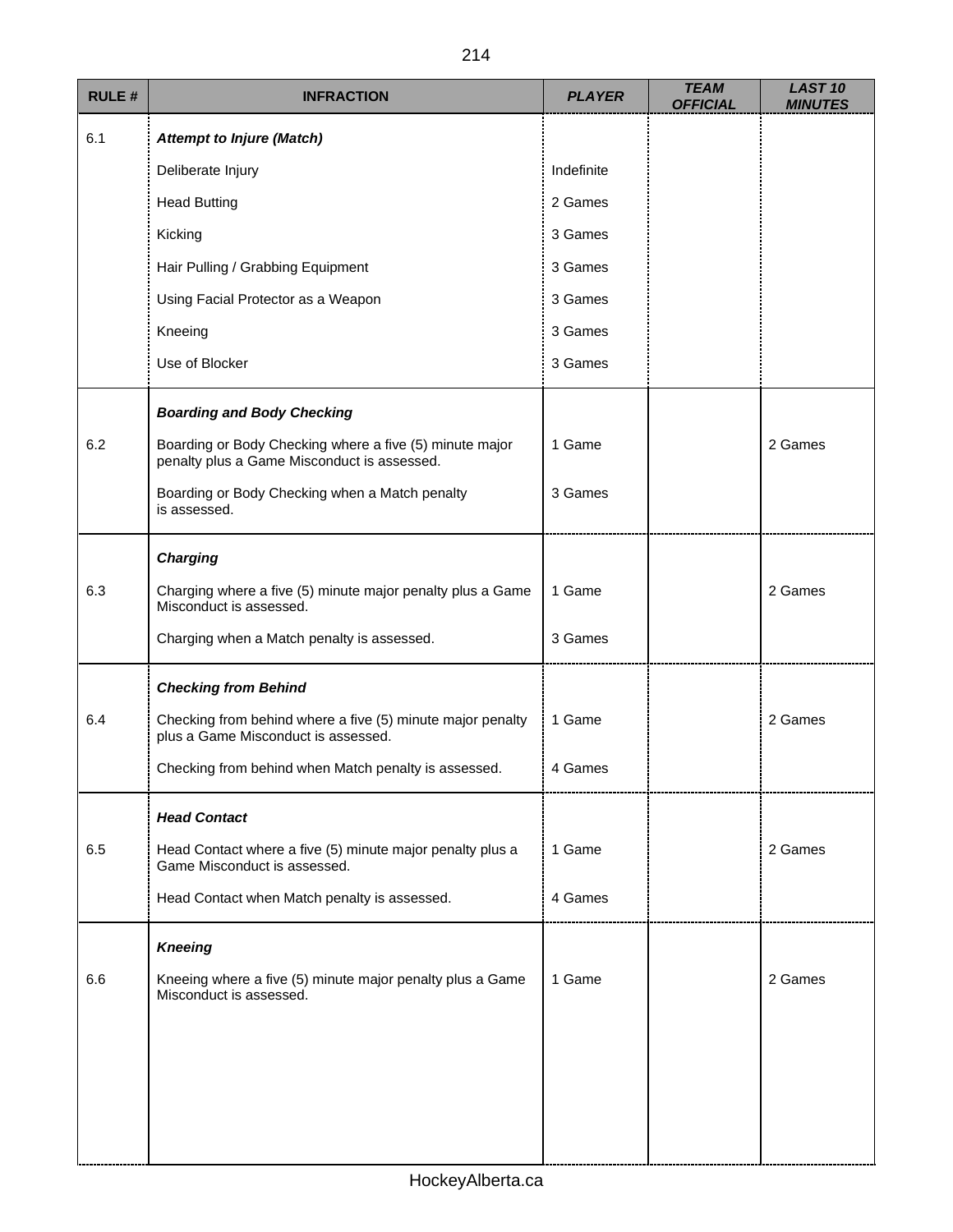| <b>RULE#</b> | <b>INFRACTION</b>                                                                                                                                           | <b>PLAYER</b>                              | <b>TEAM</b><br><b>OFFICIAL</b> | <b>LAST 10</b><br><b>MINUTES</b> |
|--------------|-------------------------------------------------------------------------------------------------------------------------------------------------------------|--------------------------------------------|--------------------------------|----------------------------------|
| 6.7          | <b>Fighting</b>                                                                                                                                             |                                            |                                |                                  |
|              | Any player who engages in their 1 <sup>st</sup> fight in a season and is<br>assessed a Major and a Game Misconduct.                                         | 1 Game                                     |                                | 2 Games                          |
|              | Any player who engages in their 2nd fight in a season and is<br>assessed a Major and a Game Misconduct.                                                     | 2 Games                                    |                                | 3 Games                          |
|              | Any player who engages in their 3rd fight in a season and is<br>assessed a Major and a Game Misconduct.                                                     | 4 Games                                    |                                | 5 Games                          |
|              | Any player who engages in their 4 <sup>th</sup> fight in a season<br>and is assessed a Major and a Game Misconduct                                          | Indefinite                                 |                                |                                  |
|              | Instigator or Aggressor of a Fight.<br><b>First Offence</b><br>Second Offence<br><b>Third Offence</b><br>Fourth Offence                                     | 1 Game<br>2 Games<br>3 Games<br>Indefinite |                                |                                  |
|              | Any Player wearing a ring or rings, tape or any other material<br>on his/her hands who becomes involved in a fight and is<br>assessed a Match Penalty.      | 2 Games                                    |                                | 3 Games                          |
|              | Third man in a fight that is assessed a Game Misconduct.                                                                                                    | 2 Games                                    |                                | 3 Games                          |
|              | Any Player receiving a fighting Major and Game Misconduct<br>penalty which is a result of a second or subsequent fight<br>during the same stoppage of play. | 2 Game                                     | 3 Games                        |                                  |
| 7.4          | <b>Tripping</b>                                                                                                                                             |                                            |                                |                                  |
|              | Tripping where a five (5) minute major penalty plus a Game<br>Misconduct is assessed.                                                                       | 1 Game                                     |                                | 2 Games                          |
|              | Slew Footing where a Match Penalty is assessed.                                                                                                             | 3 Games                                    |                                |                                  |
| 8.1          | <b>Butt Ending</b>                                                                                                                                          |                                            |                                |                                  |
|              | Butt Ending where a Match penalty is assessed.                                                                                                              | 3 Games                                    |                                |                                  |
| 8.2          | <b>Cross Checking</b>                                                                                                                                       |                                            |                                |                                  |
|              | Cross Checking where a five (5) minute major penalty plus a<br>Game Misconduct is assessed.                                                                 | 1 Game                                     |                                | 2 Games                          |
|              | Cross Checking where a Match penalty is assessed.                                                                                                           | 3 Games                                    |                                |                                  |
| 8.3          | <b>High Sticking</b>                                                                                                                                        |                                            |                                |                                  |
|              | High Sticking where a Match penalty is assessed.                                                                                                            | 3 Games                                    |                                |                                  |
| 8.4          | <b>Slashing</b>                                                                                                                                             |                                            |                                |                                  |
|              | Slashing where a five (5) minute major penalty plus a Game<br>Misconduct is assessed.                                                                       | 1 Games                                    |                                | 2 Games                          |
|              | Slashing where a Match penalty is assessed                                                                                                                  | 3 Games                                    |                                |                                  |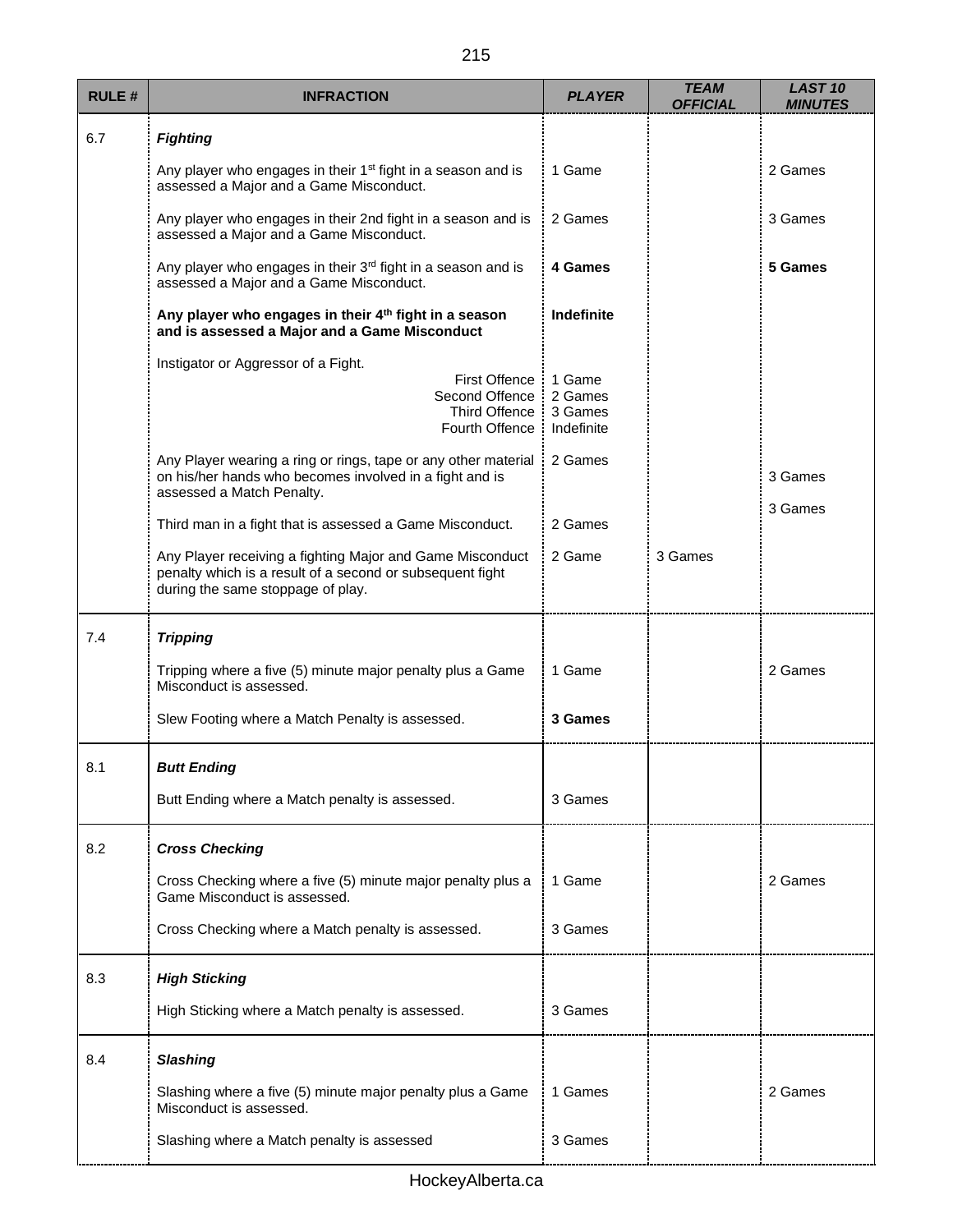| <b>RULE#</b> | <b>INFRACTION</b>                                                                                                                                                                 | <b>PLAYER</b> | <b>TEAM</b><br><b>OFFICIAL</b> | <b>LAST 10</b><br><b>MINUTES</b> |
|--------------|-----------------------------------------------------------------------------------------------------------------------------------------------------------------------------------|---------------|--------------------------------|----------------------------------|
| 8.5          | <b>Spearing</b>                                                                                                                                                                   | 3 Games       |                                |                                  |
|              | Spearing where a Match penalty is assessed.                                                                                                                                       |               |                                |                                  |
| 9.5          | Leaving a Bench for the Purpose of Fighting                                                                                                                                       |               |                                |                                  |
|              | Any player assessed a Game Misconduct for leaving the<br>players' bench or penalty box during a fight or for the<br>purpose of fighting.                                          | 4 Games       |                                | 5 Games                          |
|              | Any Coach whose Team was penalized for leaving the<br>player's bench or penalty box during a fight or for the<br>purpose of fighting.                                             |               | 3 Games                        |                                  |
| 10.14        | <b>Refusing to Start Play</b>                                                                                                                                                     |               |                                |                                  |
|              | Any Team Official assessed a Major Penalty and a Game<br>Misconduct under this rule.                                                                                              |               | Indefinite                     |                                  |
|              | <b>Unsportsmanlike Conduct</b>                                                                                                                                                    |               |                                |                                  |
| 11.1         | Any Player or Team Official assessed a Game Misconduct<br>for Unsportsmanlike Conduct.                                                                                            | 1 Game        | 1 Game                         |                                  |
|              | <b>Disrespectful, Abusive and Harassing Behaviour</b>                                                                                                                             |               |                                |                                  |
| 11.2         | Any Player or Team Official assessed a Game Misconduct<br>for Disrespectful, Abusive and Harassing Behaviour.                                                                     | 2 Games       | 2 Games                        |                                  |
|              | <b>Spitting</b>                                                                                                                                                                   |               |                                |                                  |
| 11.3         | Any Player or Team Official assessed a Match Penalty for<br>deliberately spitting on or at an opponent, official, team<br>official, or spectator.                                 | Indefinite    | Indefinite                     |                                  |
|              | <b>Discrimination</b>                                                                                                                                                             |               |                                |                                  |
| 11.4         | Any Player or Team Official assessed a Gross Misconduct<br>for Discrimination.                                                                                                    | Indefinite    | Indefinite                     |                                  |
|              | <b>Physical Harassment of Officials</b>                                                                                                                                           |               |                                |                                  |
| 11.5         | Any Player or Team Official assessed a Match Penalty for<br>Physical Harassment of Officials                                                                                      | Indefinite    | Indefinite                     |                                  |
|              | 'Threatening or Attempting to Strike an Official'<br>'Intentionally Touching, Holding or Pushing and Official'<br>'Intentionally Striking, Tripping or Body Checking an Official' |               |                                |                                  |
|              |                                                                                                                                                                                   |               |                                |                                  |
|              |                                                                                                                                                                                   |               |                                |                                  |
|              |                                                                                                                                                                                   |               |                                |                                  |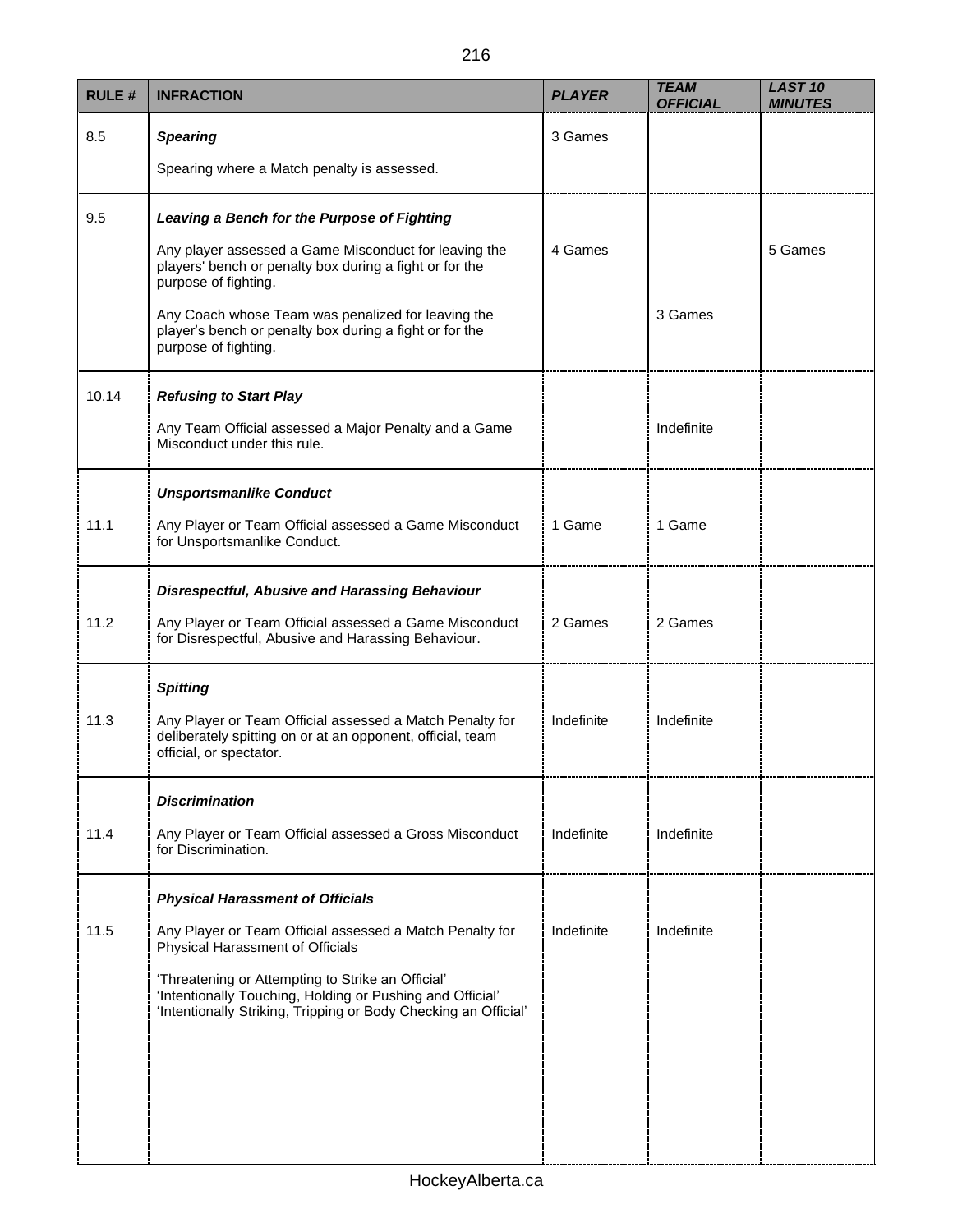#### *Accumulation Sanctions for Minor Hockey Players*

*Players that incur multiple infractions of the same nature over the course of the season will be assessed the following accumulation suspensions in place of the minimum.* 

Any player accumulating multiple Major penalties in the same season, for any of the infractions below, will be assessed the following suspension:

| 6.2<br>6.3 | Boarding or Body Checking<br>Charging |                   |     |            |
|------------|---------------------------------------|-------------------|-----|------------|
| 6.4        | Checking from Behind                  | 2 Major Penalties | $=$ | 2 Games    |
|            |                                       |                   |     |            |
| 6.5        | <b>Head Contact</b>                   | 3 Major Penalties | $=$ | 4 Games    |
| 6.6        | Elbowing or Kneeing                   | 4 Major Penalties | $=$ | Indefinite |
| 7.4        | Tripping or Slew-Footing              |                   |     |            |
| 8.2        | Cross-Checking                        |                   |     |            |
| 8.4        | Slashing                              |                   |     |            |

Any player accumulating multiple Match penalties in the same season, for any of the infractions below, will be assessed the following suspension:

| 6.1<br>6.2<br>6.3 | Attempt to Injure or Deliberate Injury<br>Boarding or Body Checking<br>Charging | 2 Match Penalties<br>3 Match Penalties | $=$<br>$=$ | 4 Games<br>Indefinite |
|-------------------|---------------------------------------------------------------------------------|----------------------------------------|------------|-----------------------|
| 6.4               | Checking from Behind                                                            | 2 Match Penalties                      | $=$        | 5 Games               |
| 6.5               | <b>Head Contact</b>                                                             | 3 Match Penalties                      | $=$        | Indefinite            |

Any player accumulating multiple Game Misconducts or Gross Misconducts in the same season, for any of the infractions below, will be assessed the following suspension:

| 11.1 | Unsportsmanlike Conduct / Misconduct 2 Game Misconducts = 2 Games | $3$ Game Misconducts $=$ Indefinite                                 |  |                |
|------|-------------------------------------------------------------------|---------------------------------------------------------------------|--|----------------|
|      | 11.2 Disrespectful, Abusive and Harassing<br><b>Behaviour</b>     | 2 Game Misconducts $= 4$ Games<br>$3$ Game Misconducts = Indefinite |  |                |
|      | 11.4 Discrimination                                               | 2 or more Gross Misconducts                                         |  | $=$ Indefinite |

### *Accumulation Sanctions for Minor Hockey Coaches*

*Coaches that incur multiple infractions of the same nature over the course of the season will be assessed the following accumulation suspensions in place of the minimum.*

| The Coach of a Team that receives a combination of three (3) Major<br>(including Fighting) or Match penalties in the same game.                                | 1 Game     |
|----------------------------------------------------------------------------------------------------------------------------------------------------------------|------------|
| The Coach of a Team that commits a second violation of receiving a combination<br>of three (3) Major (including Fighting) or Match penalties in the same game. | 3 Games    |
| The Coach of a Team that commits a third violation of receiving a combination of                                                                               | Indefinite |

three (3) Major (including Fighting) or Match penalties in the same game.

Any Coach accumulating multiple Game or Gross Misconducts in the same season, for any of the infractions below, will be assessed an additional suspension as outlined here:

| 11.1 Unsportsmanlike Conduct / Misconduct 2 Game Misconducts = 2 Games | 3 Game Misconducts = Indefinite                                   |                                            |
|------------------------------------------------------------------------|-------------------------------------------------------------------|--------------------------------------------|
| 11.2 Disrespectful, Abusive and Harassing<br><b>Behaviour</b>          | 2 Game Misconducts $= 4$ Games<br>3 Game Misconducts = Indefinite |                                            |
| 11.4 Discrimination                                                    |                                                                   | 2 or more Gross Misconducts $=$ Indefinite |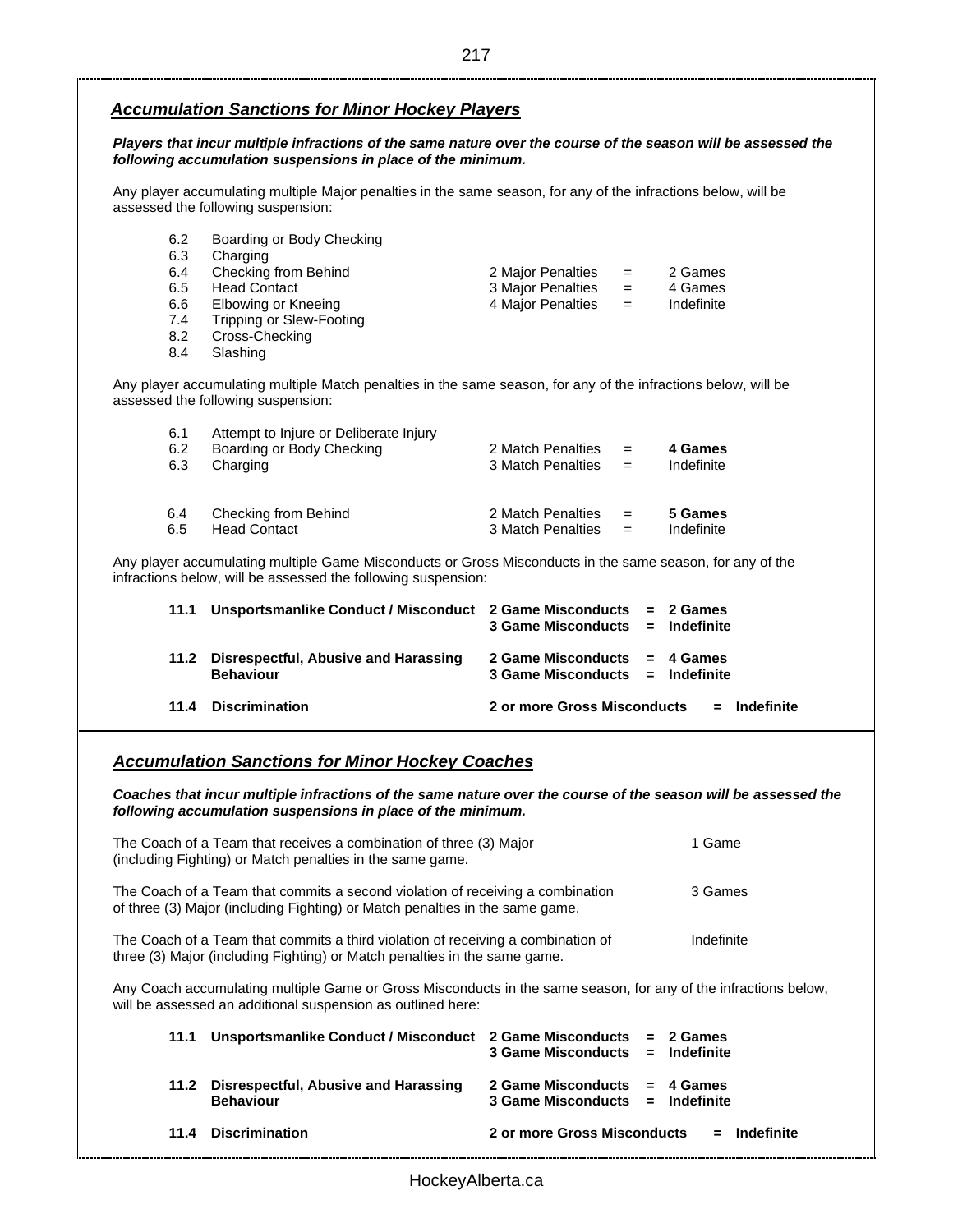# **JUNIOR AND SENIOR HOCKEY**

The following chart shows the minimum suspensions that must be assessed to all Players and Team Officials for a violation of the corresponding Playing Rule. Game Misconduct or Gross Misconduct infractions that occur within the last ten (10) minutes of a game will automatically have one (1) additional game added to the suspension for both Players and Team Officials (see right hand column).

Infractions showing the number of games for the length of suspension are automatic, based on the Referee's call, and are not subject to Appeal. Infractions that carry an 'Indefinite' suspension, result in an investigation of the incident taking place prior to Hockey Alberta rendering a decision as to the length of suspension. Indefinite Suspension decisions can be subject to Appeal.

| <b>RULE#</b> | <b>INFRACTION</b>                                                                                                                                                                                                                                                  | <b>PLAYER</b>        | <b>TEAM</b><br><b>OFFICIAL</b> | <b>LAST 10</b><br><b>MINUTES</b> |
|--------------|--------------------------------------------------------------------------------------------------------------------------------------------------------------------------------------------------------------------------------------------------------------------|----------------------|--------------------------------|----------------------------------|
|              | Ineligible Players / Team Officials                                                                                                                                                                                                                                |                      |                                |                                  |
| 2.2          | Team official who is party to or had knowledge of playing a<br>Player not properly registered with that team or properly<br>affiliated to that team and/or allowing a Team Official who is<br>not properly registered to that team to participate on the<br>bench. |                      | Indefinite                     |                                  |
|              | Team official who is party to or had knowledge of playing a<br>player or allows a Team Official to participate on the bench<br>who is under suspension.                                                                                                            |                      | Indefinite                     |                                  |
|              | <b>Removing Helmet Infractions</b>                                                                                                                                                                                                                                 |                      |                                |                                  |
| 3.6          | Any player who removes their chinstrap before or during a<br>fight and a Gross Misconduct is assessed.                                                                                                                                                             | 1 Game               |                                | 2 Games                          |
|              | If a player removes his/her helmet and releases the<br>chinstrap to fight, and the opposing player does not, and the<br>former is assessed an additional two-minute minor penalty<br>and a Gross Misconduct.                                                       | 1 Game               |                                | 2 Games                          |
|              | If the player removes an opponent's helmet or releases an<br>opponent's chinstrap before or during a fight.                                                                                                                                                        | 1 Game               |                                | 2 Games                          |
|              | <b>Pre / Post Game Altercations</b>                                                                                                                                                                                                                                |                      |                                |                                  |
| 4.1          | Any Player assessed a Major Penalty and a Game<br>Misconduct for a pre or post game altercation.                                                                                                                                                                   | 1 Game               |                                | 2 Games                          |
|              | Any Player assessed a Match Penalty.                                                                                                                                                                                                                               | Indefinite           |                                |                                  |
|              | The Coach of a Team assessed Majors, Game Misconducts,<br>or Match Penalties for a pre or post game altercation.                                                                                                                                                   |                      | 3 Games                        |                                  |
|              | Any Team involved in a pre or post game brawl.                                                                                                                                                                                                                     | Indefinite           | Indefinite                     |                                  |
| 4.6          | <b>Game Ejection / Game Misconduct</b>                                                                                                                                                                                                                             |                      |                                |                                  |
|              | Any Player assessed multiple Game Misconducts in the<br>same stoppage of play.<br>2 Game Misconducts<br>3 or More Game Misconducts                                                                                                                                 | 1 Game<br>Indefinite |                                | 2 Games                          |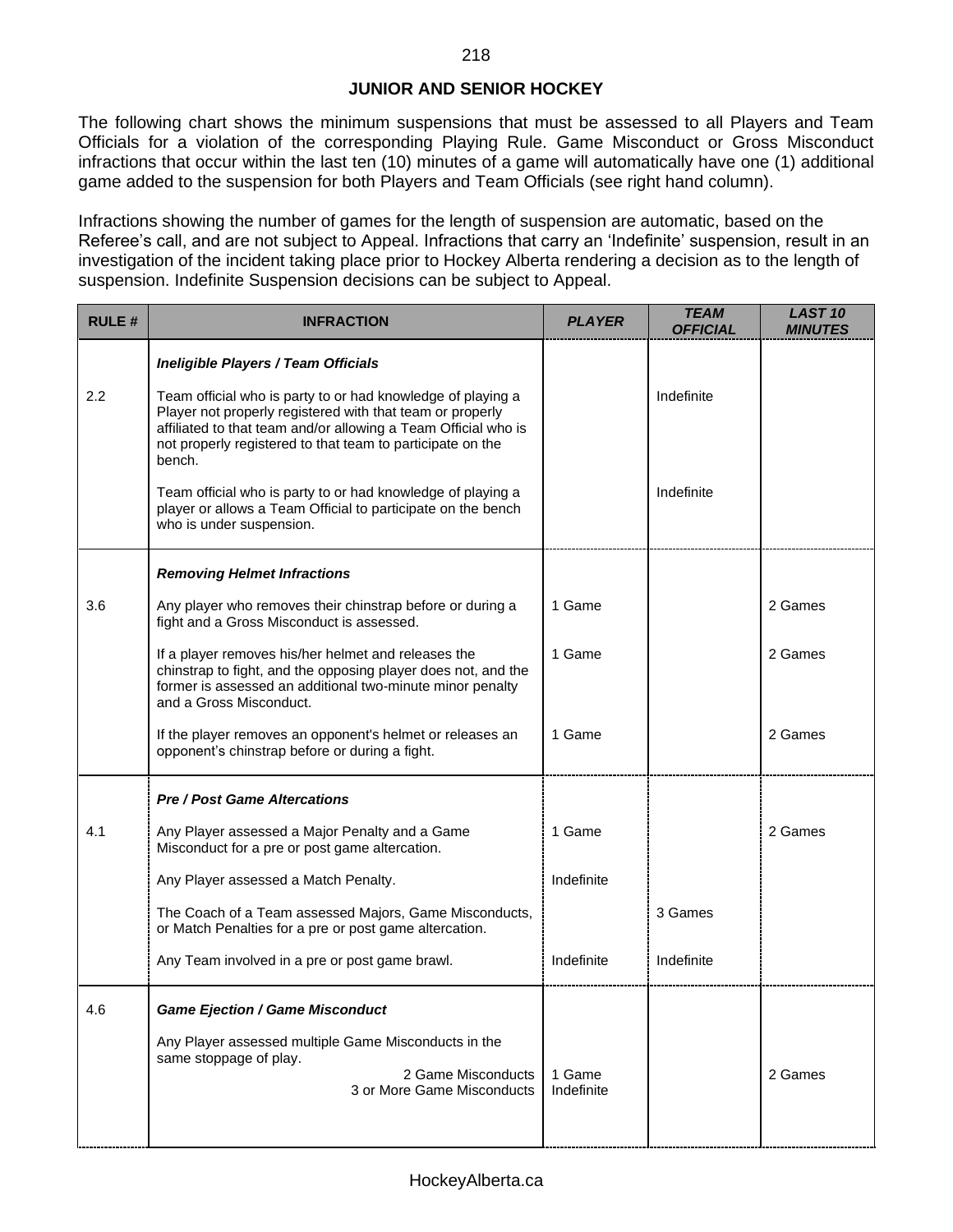| <b>RULE#</b> | <b>INFRACTION</b>                                                                                 | <b>PLAYER</b> | <b>TEAM</b><br><b>OFFICIAL</b> | <b>LAST 10</b><br><b>MINUTES</b> |
|--------------|---------------------------------------------------------------------------------------------------|---------------|--------------------------------|----------------------------------|
|              | <b>Gross Misconduct</b>                                                                           |               |                                |                                  |
| 4.7          | Any Player or Team Official assessed a Gross Misconduct<br>for making a 'travesty' of the game.   | 2 Games       | 2 Games                        | 3 Games                          |
| 6.1          | <b>Attempt to Injure (Match)</b>                                                                  |               |                                |                                  |
|              | Deliberate Injury                                                                                 | Indefinite    |                                |                                  |
|              | Butt-ending                                                                                       | 2 Games       |                                |                                  |
|              | <b>Head Butting</b>                                                                               | 2 Games       |                                |                                  |
|              | Kicking                                                                                           | 2 Games       |                                |                                  |
|              | Hair Pulling / Grabbing Equipment                                                                 | 2 Games       |                                |                                  |
|              | Using Facial Protector as a Weapon                                                                | 2 Games       |                                |                                  |
|              | Kneeing                                                                                           | 3 Games       |                                |                                  |
|              | Use of Blocker                                                                                    | 2 Games       |                                |                                  |
|              | <b>Checking from Behind</b>                                                                       |               |                                |                                  |
| 6.4          | Checking from behind where a five (5) minute major penalty<br>plus a Game Misconduct is assessed. | 1 Game        |                                | 2 Games                          |
|              | Checking from behind when Match penalty is assessed.                                              | 4 Games       |                                |                                  |
|              | <b>Head Contact</b>                                                                               |               |                                |                                  |
| 6.5          | Head Contact where a five (5) minute major penalty plus a<br>Game Misconduct is assessed.         | 1 Game        |                                | 2 Games                          |
|              | Head Contact when Match penalty is assessed.                                                      | 4 Games       |                                |                                  |
|              |                                                                                                   |               |                                |                                  |
|              |                                                                                                   |               |                                |                                  |
|              |                                                                                                   |               |                                |                                  |
|              |                                                                                                   |               |                                |                                  |
|              |                                                                                                   |               |                                |                                  |
|              |                                                                                                   |               |                                |                                  |
|              |                                                                                                   |               |                                |                                  |
|              |                                                                                                   |               |                                |                                  |
|              |                                                                                                   |               |                                |                                  |
|              |                                                                                                   |               |                                |                                  |
|              |                                                                                                   |               |                                |                                  |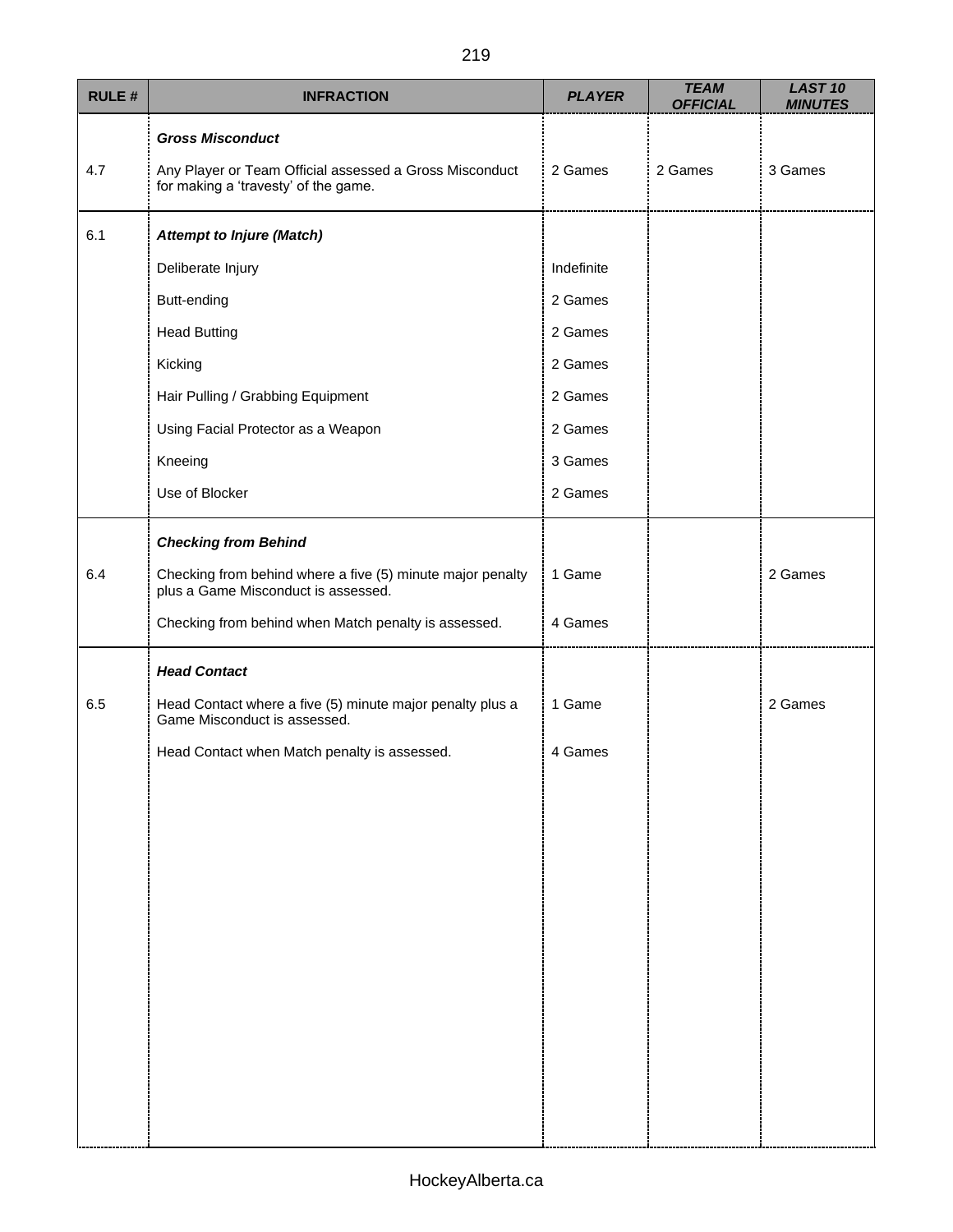| <b>RULE#</b> | <b>INFRACTION</b>                                                                                                                                           | <b>PLAYER</b>                                 | <b>TEAM</b><br><b>OFFICIAL</b> | <b>LAST 10</b><br><b>MINUTES</b> |
|--------------|-------------------------------------------------------------------------------------------------------------------------------------------------------------|-----------------------------------------------|--------------------------------|----------------------------------|
| 6.7          | <b>Fighting</b>                                                                                                                                             |                                               |                                |                                  |
|              | Any player who engages in their 3rd fight in a season and is<br>assessed a Major and a Game Misconduct.                                                     | 1 Game                                        |                                | 2 Games                          |
|              | Any player who engages in their 4 <sup>th</sup> fight in a season and is<br>assessed a Major and a Game Misconduct.                                         | 2 Games                                       |                                | 3 Games                          |
|              | Any player who engages in their 5 <sup>th</sup> fight in a season and is<br>assessed a Major and a Game Misconduct.                                         | 3 Games                                       |                                | 4 Games                          |
|              | Any player who engages in their 6 <sup>th</sup> fight in a season and is<br>assessed a Major and a Game Misconduct.                                         | Indefinite                                    |                                |                                  |
|              | Instigator or Aggressor of a Fight.<br><b>First Offence</b><br>Second Offence<br><b>Third Offence</b><br>Fourth Offence                                     | Game Misc.<br>1 Game<br>3 Games<br>Indefinite |                                |                                  |
|              | Any Coach of Team whose Player is penalized for a third<br>offence of Instigator or Aggressor                                                               |                                               | 3 Games                        |                                  |
|              | Any Player wearing a ring or rings, tape or any other material<br>on his/her hands who becomes involved in a fight and is<br>assessed a Match Penalty.      | 2 Games                                       |                                |                                  |
|              | Third man in a fight that is assessed a Game Misconduct.                                                                                                    | 1 Game                                        |                                | 2 Games                          |
|              | Any Player receiving a fighting Major and Game Misconduct<br>penalty which is a result of a second or subsequent fight<br>during the same stoppage of play. | 1 Game                                        |                                | 2 Games                          |
| 7.4          | <b>Tripping</b>                                                                                                                                             |                                               |                                |                                  |
|              | Slew Footing where a Match Penalty is assessed.                                                                                                             | 2 Games                                       |                                |                                  |
| 8.1          | <b>Butt Ending</b>                                                                                                                                          |                                               |                                |                                  |
|              | Butt Ending where a Match penalty is assessed.                                                                                                              | 2 Games                                       |                                |                                  |
| 8.2          | <b>Cross Checking</b>                                                                                                                                       |                                               |                                |                                  |
|              | Cross Checking where a Match penalty is assessed.                                                                                                           | 2 Games                                       |                                |                                  |
| 8.3          | <b>High Sticking</b>                                                                                                                                        |                                               |                                |                                  |
|              | High Sticking where a Match penalty is assessed.                                                                                                            | 2 Games                                       |                                |                                  |
| 8.4          | <b>Slashing</b>                                                                                                                                             |                                               |                                |                                  |
|              | Slashing where a Match penalty is assessed.                                                                                                                 | 2 Games                                       |                                |                                  |
| 8.5          | <b>Spearing</b>                                                                                                                                             |                                               |                                |                                  |
|              | Spearing where a Match penalty is assessed.                                                                                                                 | 2 Games                                       |                                |                                  |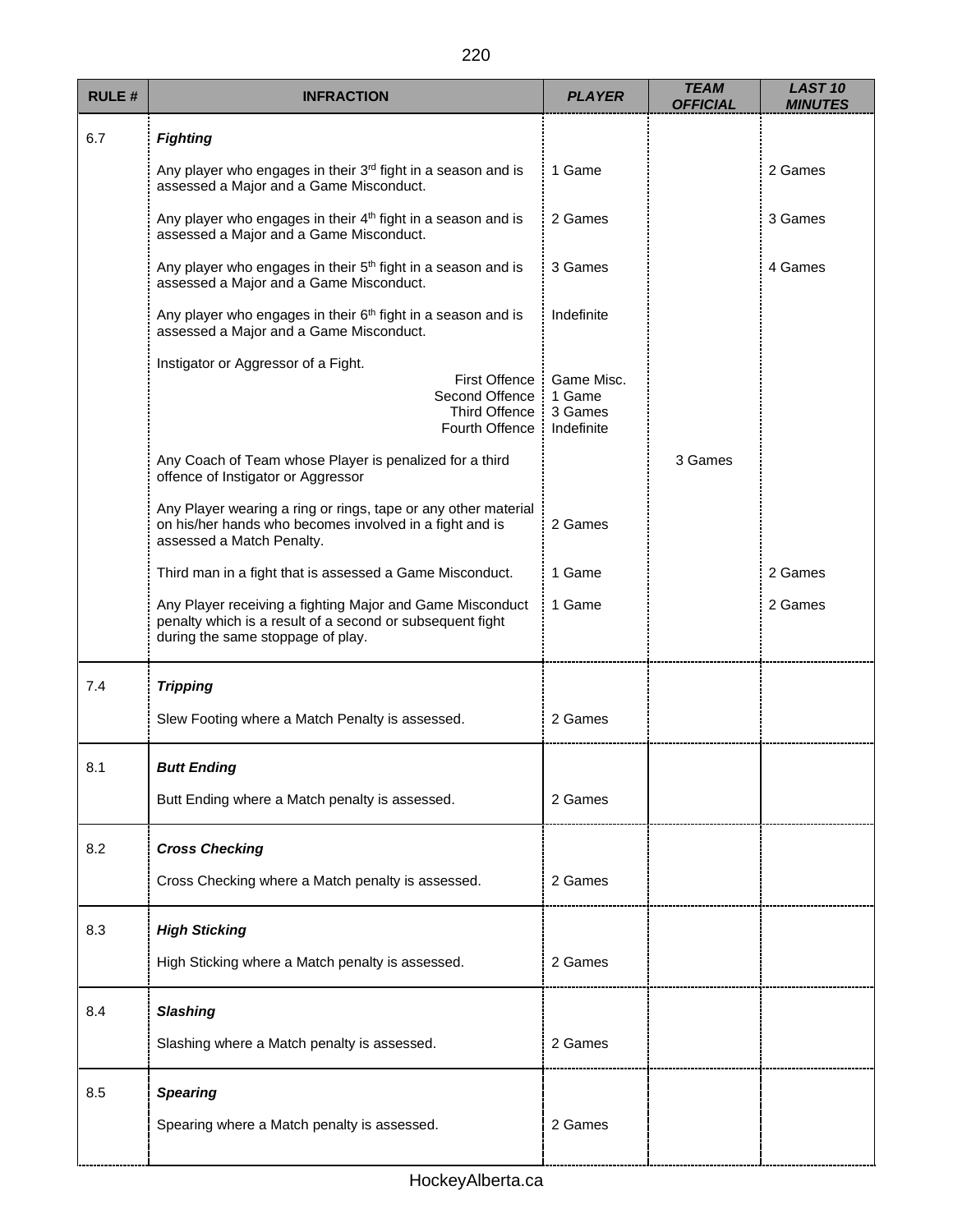| <b>RULE#</b> | <b>INFRACTION</b>                                                                                                                                                                 | <b>PLAYER</b> | <b>TEAM</b><br><b>OFFICIAL</b> | <b>LAST 10</b><br><b>MINUTES</b> |
|--------------|-----------------------------------------------------------------------------------------------------------------------------------------------------------------------------------|---------------|--------------------------------|----------------------------------|
| 9.5          | Leaving a Bench for the Purpose of Fighting                                                                                                                                       |               |                                |                                  |
|              | Any player assessed a Game Misconduct for leaving the<br>players' bench or penalty box during a fight or for the<br>purpose of fighting.                                          | 3 Games       |                                | 4 Games                          |
|              | Any Coach whose Team was penalized for leaving the<br>player's bench or penalty box during a fight or for the<br>purpose of fighting.                                             |               | 3 Games                        | 4 Games                          |
| 10.14        | <b>Refusing to Start Play</b>                                                                                                                                                     |               |                                |                                  |
|              | Any Team Official assessed a Major Penalty and a Game<br>Misconduct under this rule.                                                                                              |               | Indefinite                     |                                  |
| 11.2         | <b>Maltreatment and Inappropriate Behaviour</b>                                                                                                                                   |               |                                |                                  |
|              | Any Player or Team Official assessed a Game Misconduct.                                                                                                                           | 1 Game        | 1 Game                         | 2 Games                          |
| 11.3         | <b>Spitting</b>                                                                                                                                                                   |               |                                |                                  |
|              | Any Player or Team Official assessed a Match Penalty for<br>deliberately spitting on or at an opponent, official, team<br>official, or spectator.                                 | Indefinite    | Indefinite                     |                                  |
| 11.4         | <b>Discrimination</b>                                                                                                                                                             |               |                                |                                  |
|              | Any Player or Team Official assessed a Gross Misconduct<br>for Discrimination.                                                                                                    | Indefinite    | Indefinite                     |                                  |
| 11.5         | <b>Physical Harassment of Officials</b>                                                                                                                                           |               |                                |                                  |
|              | Any Player or Team Official assessed a Match penalty for<br>Physical Harassment of Officials.                                                                                     | Indefinite    | Indefinite                     |                                  |
|              | 'Threatening or Attempting to Strike an Official'<br>'Intentionally Touching, Holding or Pushing and Official'<br>'Intentionally Striking, Tripping or Body Checking an Official' |               |                                |                                  |
|              |                                                                                                                                                                                   |               |                                |                                  |
|              |                                                                                                                                                                                   |               |                                |                                  |
|              |                                                                                                                                                                                   |               |                                |                                  |
|              |                                                                                                                                                                                   |               |                                |                                  |
|              |                                                                                                                                                                                   |               |                                |                                  |
|              |                                                                                                                                                                                   |               |                                |                                  |
|              |                                                                                                                                                                                   |               |                                |                                  |
|              |                                                                                                                                                                                   |               |                                |                                  |